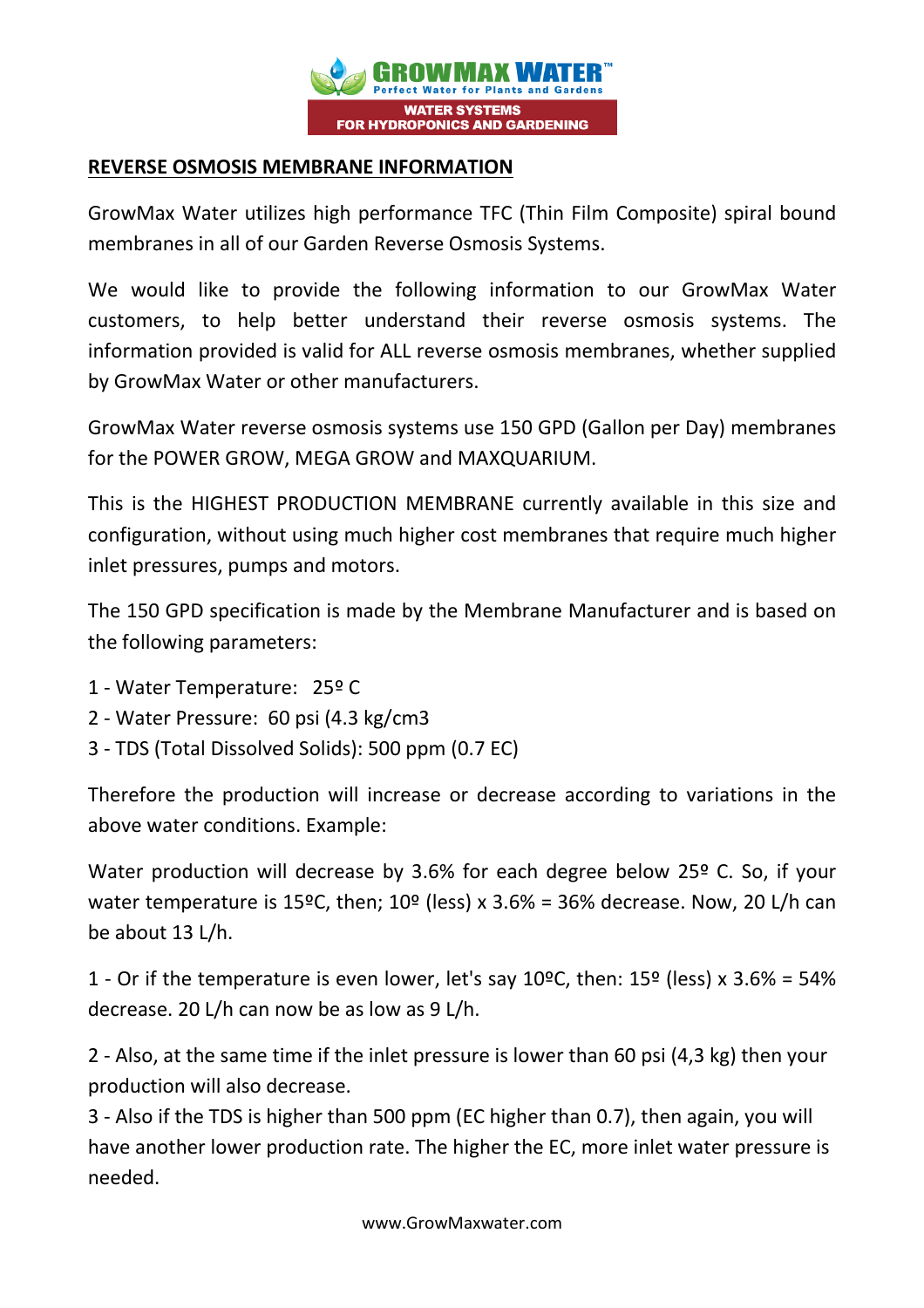

Growmax Water has designed its reverse osmosis systems for the Hydroponic and Gardening markets. Because we are not using pressurized holding tanks, different from residential RO units, we have designed our units to REJECT MUCH LESS water than with conventional units.

Most RO systems are designed to reject 4:1, 5:1, 6:1 or more. This means for each liter of water produced, 4, 5 or 6 times of the amount of water is needed and is sent to the drain (or garden).

GrowMax units are designed to reject ONLY 2:1. This saves a lot of water!

However, the downside to this design is that if the TDS or EC is very high, more than 500 ppm (> 0.7 EC) then the lifespan of the reverse osmosis membrane can be diminished.